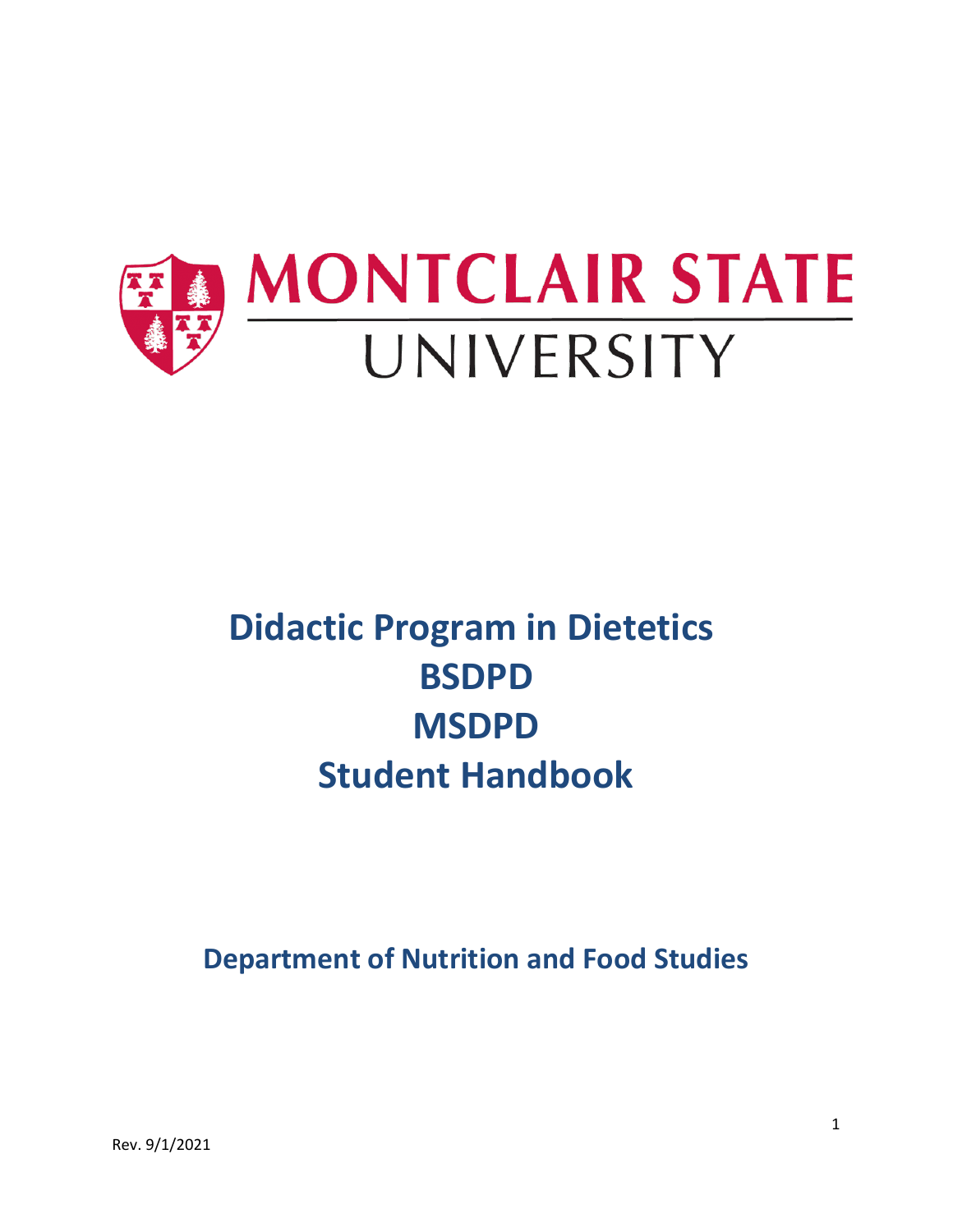### **TABLE OF CONTENTS**

### **DIETETICS PROGRAM PHILOSOPHY & GOALS**

| Overview                       | 3 |
|--------------------------------|---|
| <b>Mission Statement</b>       | 3 |
| <b>Goals and Objectives</b>    | 3 |
| <b>Accreditation Status</b>    | 4 |
| <b>Nutrition-Food Listserv</b> | 5 |

### **PROGRAM ADMISSION & COMPLETION REQUIREMENTS**

| <b>BSDPD Track</b>                    | h  |
|---------------------------------------|----|
| <b>MSDPD Track</b>                    |    |
| <b>Student Performance Monitoring</b> | 10 |
| Student Retention and Remediation     | 11 |

# **POLICIES AND PROCEDURES**

| Academic Integrity                           | 12 |
|----------------------------------------------|----|
| Program Grievance Policy                     | 12 |
| <b>Procedures for Verification Statement</b> | 12 |
| Procedures for Declaration of Intent         | 13 |
| <b>Insurance Requirements</b>                | 14 |
| Assessment of Student learning               | 15 |
| <b>Additional Policies</b>                   | 16 |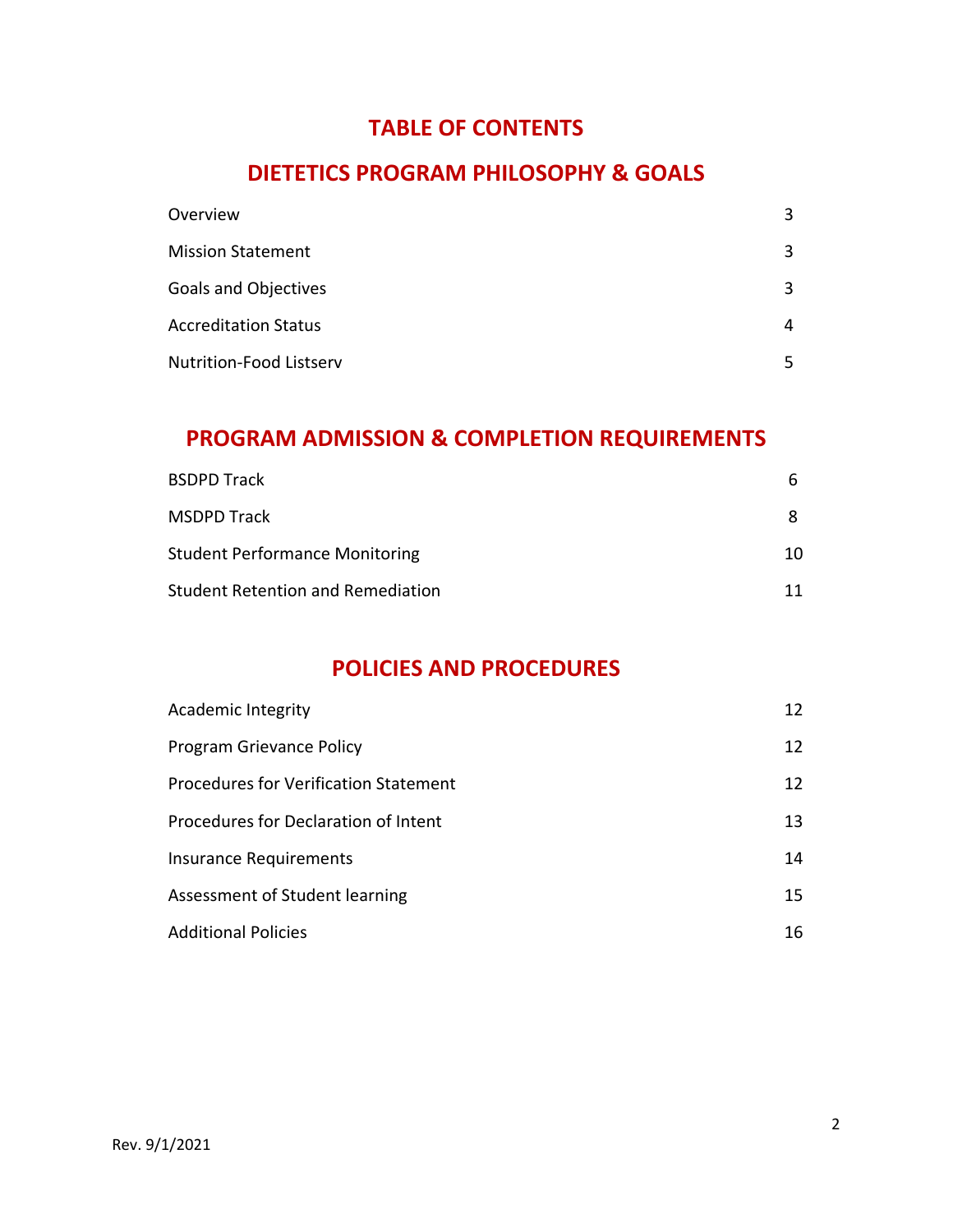# **DIDACTIC PROGRAM IN DIETETICS**

#### **Overview**

The dietetics curriculum provides students with the broad educational background needed to effectively manage the nutrition, food, and health needs of society. The curriculum, which includes an in-depth study of natural and physical sciences, provides for a sound understanding of the basic principles of nutrition in health and disease. Study of the behavioral sciences enables students to gain an understanding of the multiple factors that impact on individual's health decisions, specifically those related to food choices. Students are afforded research and independent study opportunities to aid in their professional development. A variety of learning experiences (in the field, nutrition counseling clinics, food science labs, computer-assisted instruction) prepare students for varied careers in dietetics, applied nutrition, community nutrition, nutrition counseling, and nutrition education. Supporting disciplines such as biology, chemistry, physiology, management, and business provide the theoretical and conceptual tools, which underlie the dietetics courses. The dietetics program is built upon General Education requirements mandated by the University for all graduates. Students also gain competencies encompassing the areas of general dietetics, food and nutrition science, food service management, and medical nutrition therapy.

#### **Mission Statement**

The mission of the Didactic Program in Dietetics (DPD) is to provide culturally diverse students with a broad general education background and a solid foundation in nutrition and food studies. The program strives to offer a supportive learning environment with enriching experiences and practical training that is responsive to student, professional and community needs. The aim of the program is to prepare graduates to work in a variety of dietetic careers and to be influential and active members of the profession. The program is dedicated to excellence in intellectual development, critical thinking and social justice. To accomplish this mission, the DPD at Montclair has established two program goals.

#### **Goals and Objectives**

**Goal 1: Graduates will have the knowledge and skills in nutrition and food necessary for supervised practice or entry-level nutrition and dietetics related careers.**

#### **Objectives:**

- 1. At least 80% of graduates will rate that they felt prepared or more than prepared for entry into practice.
- 2. At least 80% of program students complete program/degree requirements within 150% of the program length (i.e. 6 years for BSDPD and 3 years for MSDPD).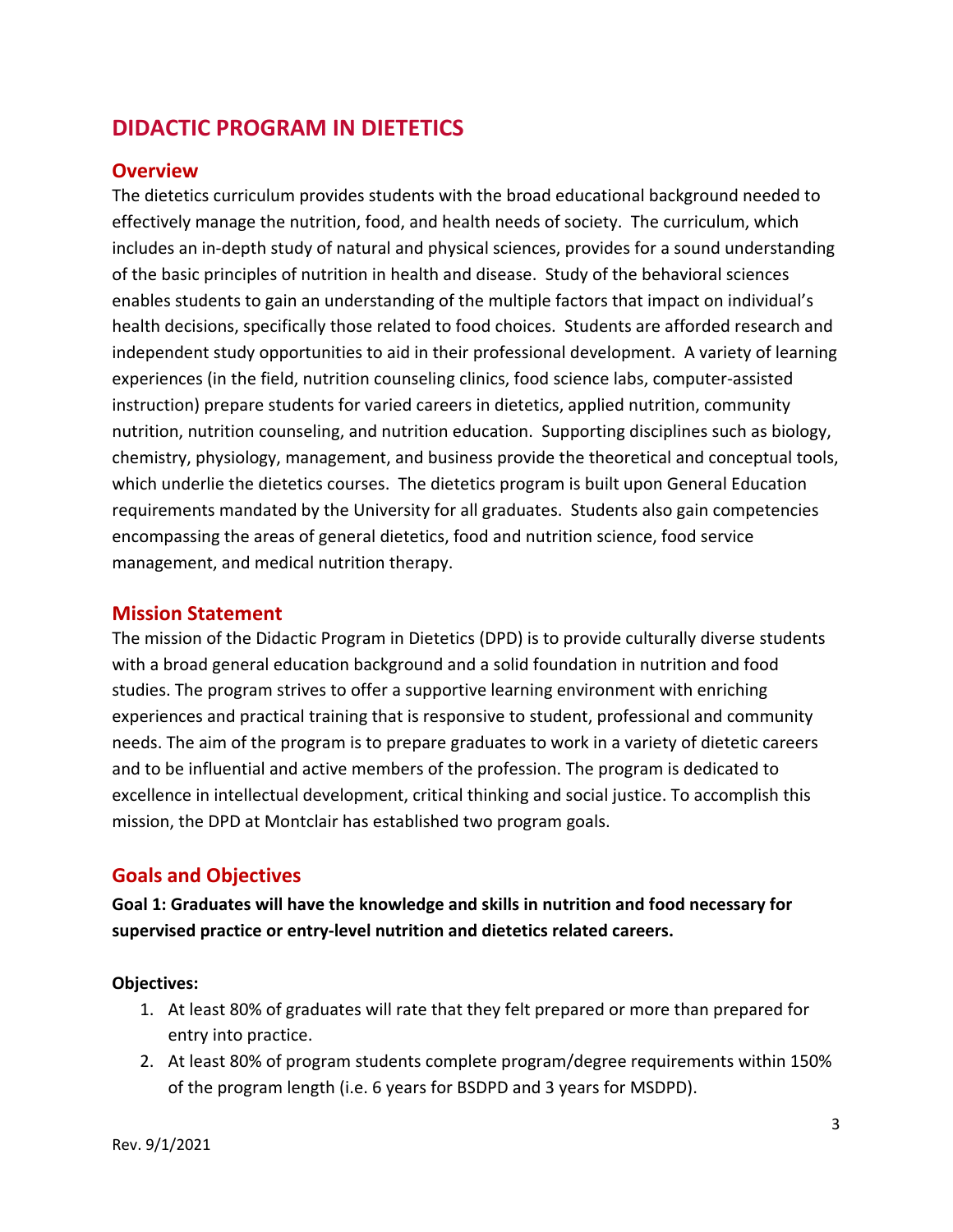- 3. At least 60% of program graduates apply for admission to a supervised practice program prior to or within 12 of months graduation.
- 4. At least 40% of program graduates are admitted to a supervised practice program within 12 months of graduation.
- 5. The program's one-year pass rate (graduates who pass the registration exam within one year of first attempt) on the CDR credentialing exam for dietitian nutritionists is at least 80%.

#### **Goal 2: Graduates will become active members and leaders of the dietetics community.**

#### **Objectives:**

- 1. At least 30% of dietetic students will become members of Montclair State Dietetics Organization (MSDO).
- 2. At least 30% of graduates will become active members of professional food and/or health organizations within one year after graduation.
- 3. The mean rating of preparation for supervised practice that dietetic internship directors assess program graduates will meet or exceed "satisfactory" on surveys (3 on scale of 1- 5).

# **Accreditation Status of the Program**

The Montclair State University Didactic Program in Dietetics is accredited by the Accreditation Council for Education in Nutrition and Dietetics of the Academy of Nutrition and Dietetics

| <b>Accreditation Council</b><br>for Education in<br><b>Nutrition and Dietetics</b> |
|------------------------------------------------------------------------------------|
| the accrediting agency for the<br>eat Academy of Nutrition                         |

Accreditation Council for Education in Nutrition and Dietetics Academy of Nutrition and Dietetics 120 South Riverside Plaza, Suite 2190 Chicago, Illinois 60606-6995 312-899-0040 Ext 5400 <https://www.eatrightpro.org/acend>

For related information or issues pertaining to the program and/or accreditation, and program outcome data, please contact Dr. Yeon Bai [\(baiy@montclair.edu\)](mailto:baiy@montclair.edu) Director of the Didactic Program in Dietetics.

For more information about the Registered Dietitian credential, visit the [To Become an RD/RDN](https://www.montclair.edu/nutrition-and-food-studies/academic-programs/nutrition-and-food-science-with-a-concentration-in-dietetics/to-became-an-rd-rdn/) page.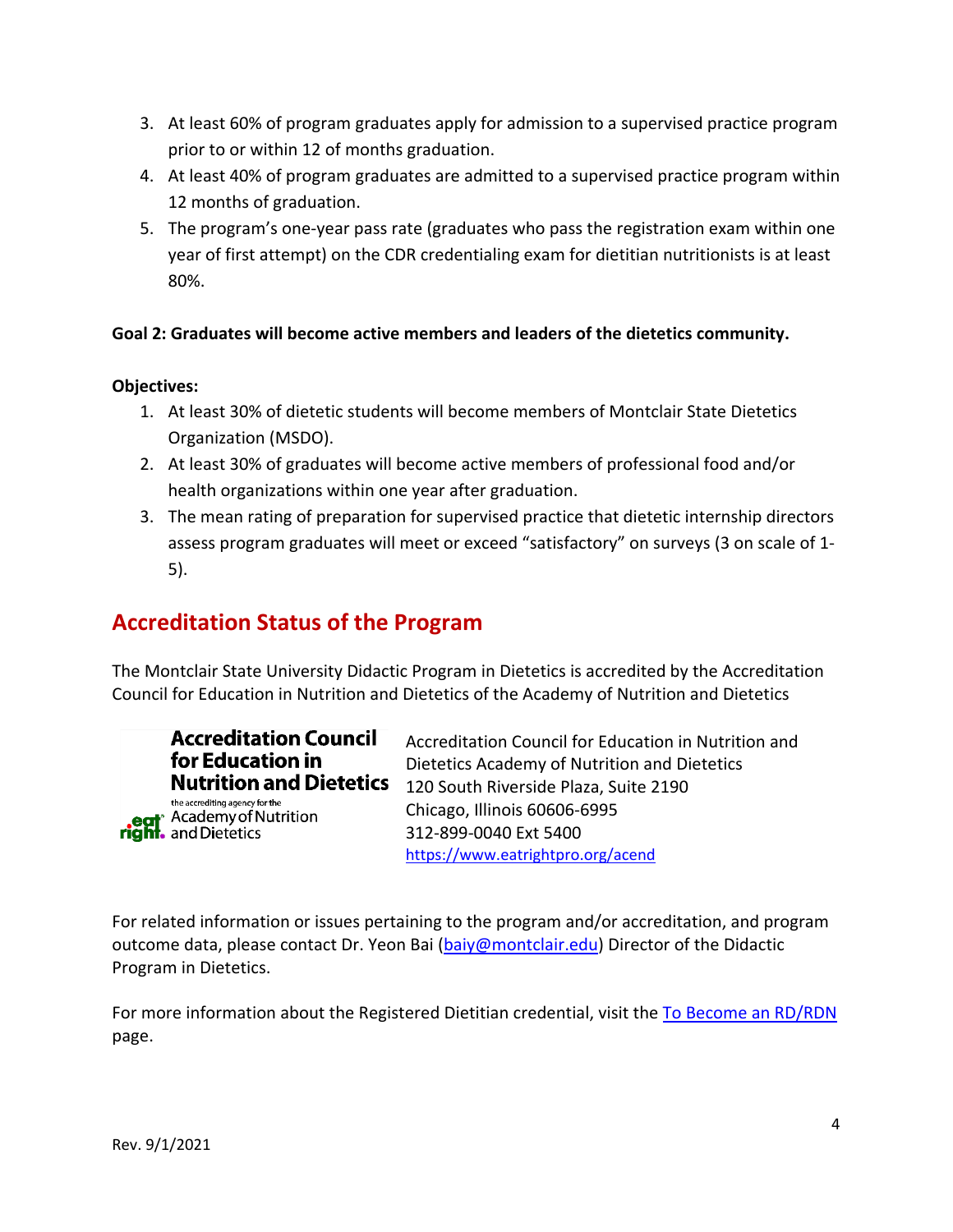### **MSU Nutrition-Food Listserv**

For all students enrolled in Nutrition and Food Science, there are numerous benefits to subscribing to the listserv:

- Job postings, conferences & news releases
- Curriculum changes
- Montclair State Dietetic Organization activities
- Special programs

**Keep up to date with nutrition and food activities and subscribe to the nutrition-food listserv!**

**To subscribe, send an e-mail to: [sympa@cehs-lists.montclair.edu](mailto:sympa@cehs-lists.montclair.edu) In the subject of the e-mail, type: subscribe nutrition-food In the text of the message, write only: subscribe nutrition-food**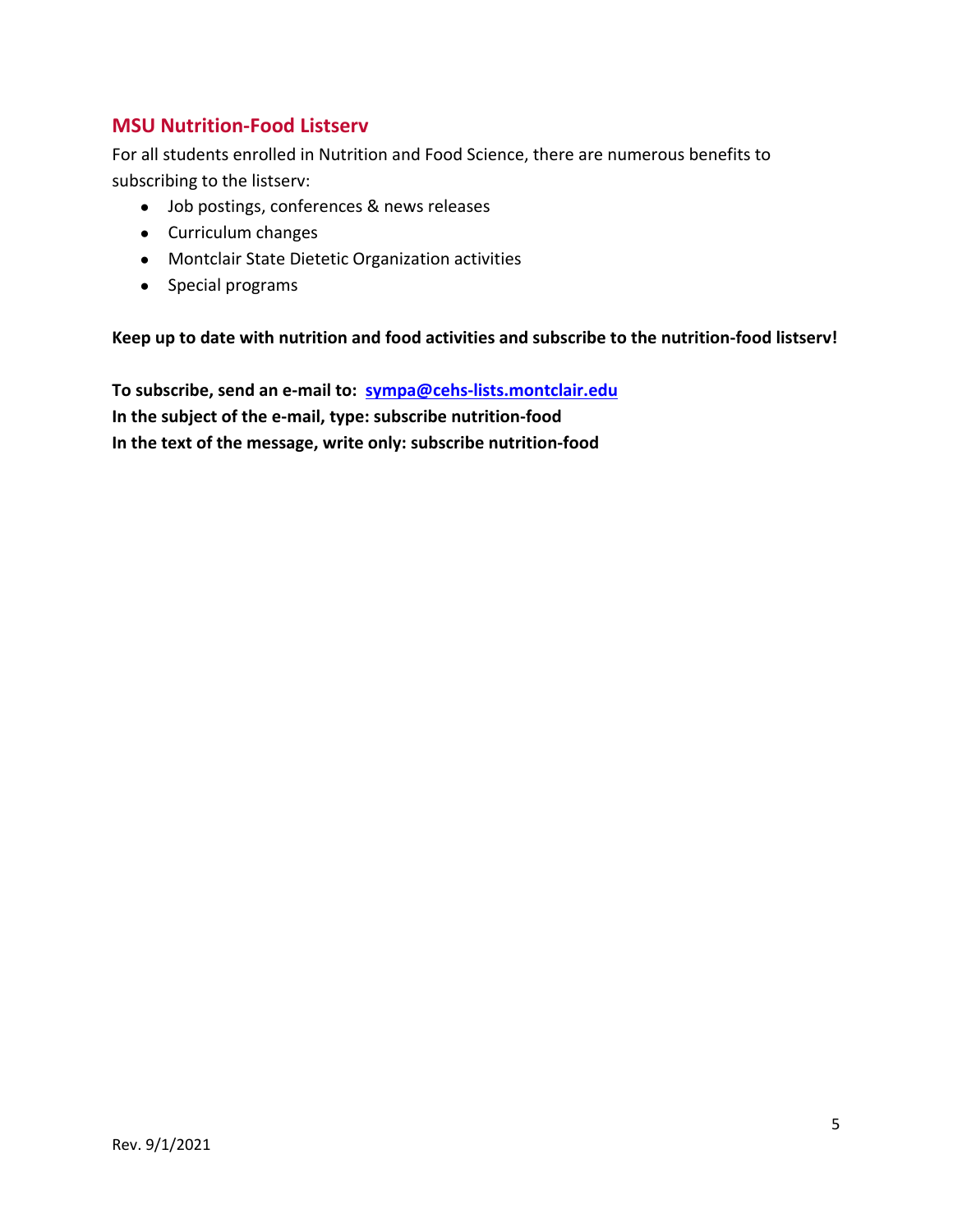# **INSTRUCTIONS FOR APPLYING TO THE DIETETICS CONCENTRATION (BSDPD track)**

The application for the Dietetics Major is *only* for undergraduate and Second Bachelor's students intending to be admitted into the B.S. in Nutrition and Food Science – Dietetics concentration. The application must be completed **online** in their 1<sup>st</sup> or 2<sup>nd</sup> year: visit Nutrition and Food Science community on CANVAS and apply [online.](https://montclair.instructure.com/courses/27427) Before applying, students must have met the following requirements:

- 1. Completed at least 14 credits of coursework at MSU including NUFD150, NUFD192, CHEM113, and STAT109 (or equivalent coursework at other institutions)
- 2. Achieved a minimum GPA of 3.2 with no grades lower than a "C" (2.0) in Dietetics-related courses (see B.S. in Nutrition – Dietetics worksheet for description).

Evidence of leadership roles and/or nutrition-related experience will also be considered; however, an applicant's GPA will be given highest consideration.

Applications are accepted and evaluated every January and May after grades from the most recent semester are posted. To apply, submit the following materials via CANVAS application portal during the application period

- 1. Application form [\(online application\)](https://montclair.instructure.com/courses/27427)
- 2. Unofficial transcript(s) from college(s) attended other than MSU
- 3. Unofficial MSU transcript (must reflect final grades from most recently-ended semester)

The May application will remain open until May 31st, giving students an opportunity to upload their final spring semester grades. Only completed applications received by May 31 at 11:59 pm will be considered. Decisions will be emailed by July 1

The December application will remain open until January 10, giving students an opportunity to upload their final fall semester grades. Only completed applications received by January 10 at 11:59 pm will be considered. Decisions will be emailed by January 25.

Incomplete or late applications will not be accepted under any circumstances. **Please note that if you submit an incomplete application and are not accepted into the program as a result, you must wait until the following term to apply again.**

For additional information about program requirements, tuition and fees and university health center coverage and health insurance can be found by following the links below.

- [Program Completion Requirements](http://catalog.montclair.edu/programs/nutrition-food-science-dietetics-concentration-bs/#programrequirementstext) in the University Catalog
- All requirements for the bachelor's degree must be completed within maximum 6 years from the date of matriculation
- [Tuition and Fees](https://www.montclair.edu/red-hawk-central/student-accounts/tuition-fees/)
- [Health Center coverage and Health Insurance](https://www.montclair.edu/red-hawk-central/student-accounts/student-health-insurance/)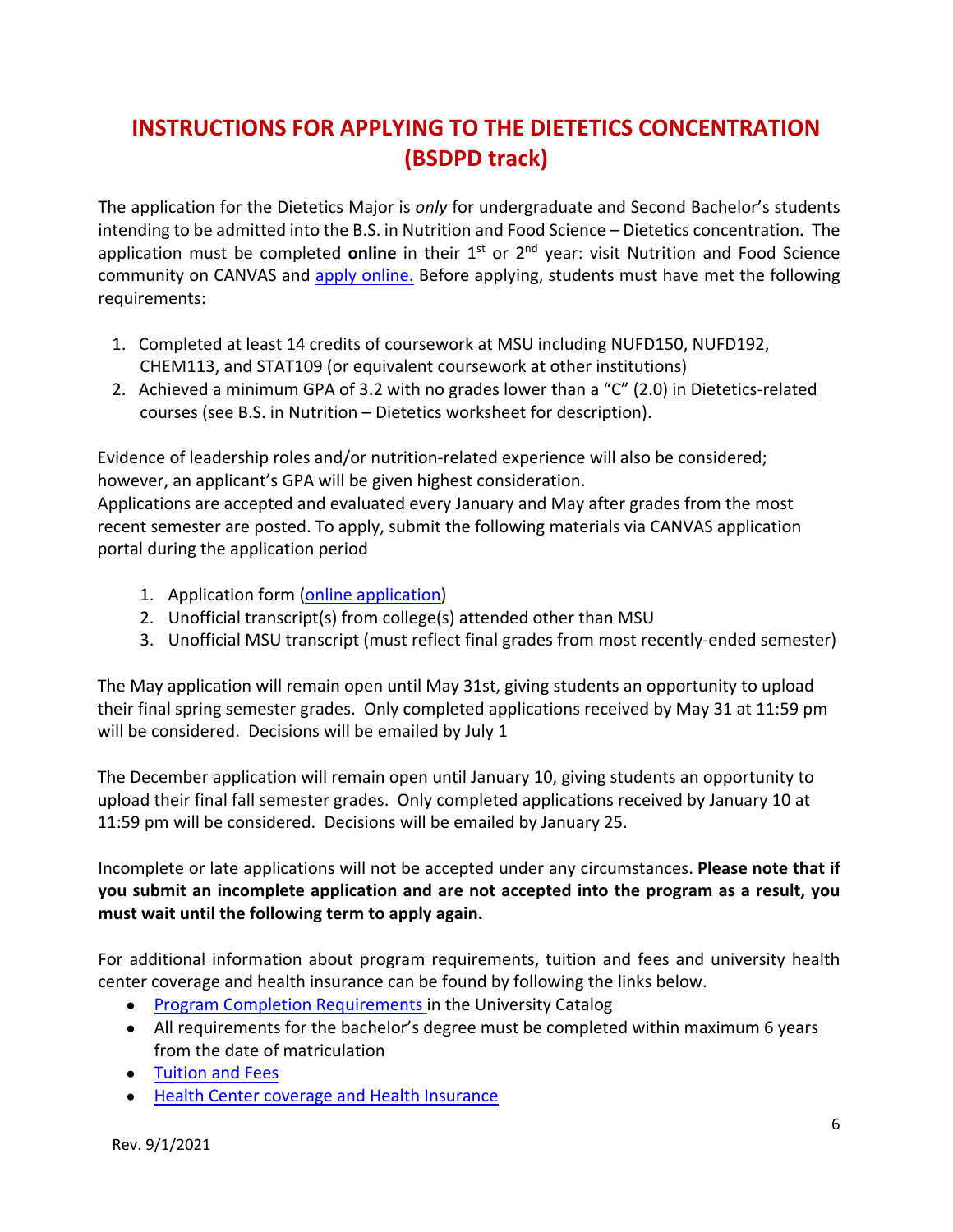# **Montclair State University**

# **B.S. Nutrition & Food Science** DIETETICS CONCENTRATION

| I. GENERAL EDUCATION REQ <sup>1</sup>   | 29       |
|-----------------------------------------|----------|
| A. New Student Seminar                  | 1        |
| C. Communication                        |          |
| 1. Writing                              | 3        |
| 2. Literature                           | 3        |
| 3. Communication                        | 3        |
| D. Fine and Performing Arts             | 3        |
| F. Humanities                           |          |
| 1. Great Works and Their Influences     | 3        |
| 2. Philosophical and Religious Persp    | 3        |
| G. Computer Science                     | 3        |
| H. Mathematics (MATH 109)               | $\Omega$ |
| I. Natural Science Lab (NUFD 192)       | 0        |
| J. Physical Education                   | 1        |
| K. Social Science                       |          |
| 1. American/European History            | 3        |
| 2. Global Cultural Perspectives         | 3        |
| 3. Social Science Persp (NUFD 153)      | 0        |
| L. Interdisciplinary Studies (NUFD 150) | 0        |
| II. WORLD LANG/CULTURES <sup>2</sup>    | $3 - 6$  |
| A. World Languages <sup>3</sup>         | $3 - 6$  |
|                                         |          |
|                                         |          |
| B. World Cultures Req (NUFD 153)        | 0        |
| <b>III. FREE ELECTIVES</b>              | 1-4      |
|                                         |          |

|  |  | $\overline{\phantom{0}}$ |  |  |
|--|--|--------------------------|--|--|
|  |  |                          |  |  |

 $\left(\widehat{\sigma}\right)$ 



If so, hold off on taking **NUFD 404, 412, 450** or **452** for now. And contact Maddy Antosiewicz [<antosiewczm@montclair.edu>](mailto:antosiewczm@montclair.edu) about it before the middle of your junior year (the sooner, the better)!

|                                              |     |                                     | <b>IV. MAJOR REQUIREMENTS</b>                               | 84 |
|----------------------------------------------|-----|-------------------------------------|-------------------------------------------------------------|----|
|                                              |     |                                     | <b>Nutrition &amp; Food Science Core (all courses NUFD)</b> | 24 |
|                                              | 130 |                                     | Intro to Nutrition & Food Science Profession                | 1  |
| NUFD130*                                     |     |                                     | 150 Food Composition & Scientific Preparation               | 3  |
|                                              | 153 |                                     | Dynamics of Food & Society                                  | 3  |
| <b>NUFD130*</b>                              | 192 |                                     | Nutrition with Laboratory                                   | 4  |
| <b>NUFD150</b>                               | 240 |                                     | Sanitation Mgt & Food Micro: Certification                  | 1  |
| <b>NUFD150</b><br><b>NUFD192</b>             | 258 |                                     | <b>Experimental Food Science</b>                            | 3  |
| NUFD258*                                     | 381 |                                     | Applied Nutrition in the Lifecycle                          | 3  |
| <b>MATH109</b><br>NUFD381*<br>Jr/Sr          | 404 |                                     | Introduction to Research <sup>4</sup>                       | 3  |
| NUFD381*<br>Jr/Sr                            |     |                                     | 452 Organization & Mgmt of Foodservice Sys <sup>4</sup>     | 3  |
|                                              |     |                                     | <b>Dietetics Concentration (all courses NUFD)</b>           | 31 |
| NUFD <sub>192</sub>                          | 253 |                                     | Quantity Food Purchasing & Production                       | 3  |
| <b>NUFD150</b><br><b>NUFD192</b><br>NUFD240* | 255 |                                     | Meal Design & Management                                    | 4  |
| <b>CHEM270</b><br>NUFD258*<br>BIOL243*       |     |                                     | <b>382</b> Advanced Nutrition                               | 4  |
| <b>NUFD258*</b>                              | 383 |                                     | <b>Applied Community Nutrition</b>                          | 3  |
| <b>NUFD381</b><br>Jr/Sr                      | 412 |                                     | Nutrition Education Techniques <sup>4</sup>                 | 3  |
| NUFD240<br><b>NUFD253</b><br>NUFD381*        | 450 |                                     | Quantity Food Applications <sup>4</sup>                     | 3  |
| <b>NUFD381</b><br>Jr/Sr                      | 482 |                                     | <b>Nutrition Counseling</b>                                 | 3  |
| <b>NUFD382</b>                               | 488 |                                     | <b>Medical Nutrition Therapy</b>                            | 4  |
| <b>NUFD130</b><br><b>NUFD381</b>             | 490 |                                     | Nutrition & Food Science Prof Seminar                       | 1  |
| <b>NUFD382</b><br>NUFD488*                   | 499 |                                     | <b>Medical Nutrition Applications</b>                       | 3  |
|                                              |     | <b>Dietetics Collateral Courses</b> |                                                             | 29 |
| <b>CHEM130</b>                               |     | <b>BIOL 243</b>                     | Human Anatomy & Physiology                                  | 4  |
| CHEM130                                      |     | <b>BIOL 254</b>                     | Applied Microbiology                                        | 3  |
|                                              |     | <b>CHEM 113</b>                     | <b>Fundamentals of Chemistry</b>                            | 4  |
| <b>CHEM113</b>                               |     | <b>CHEM 130</b>                     | <b>Fundamentals of Organic Chemistry</b>                    | 4  |
| <b>CHEM130</b>                               |     | <b>CHEM 270</b>                     | Fundamentals of Biochemistry                                | 5  |
|                                              |     | <b>ECON 101</b>                     | Applied Macroeconomics                                      | 3  |
|                                              |     |                                     | Lor- <b>ECON 102</b> Applied Microeconomics                 |    |
|                                              |     | <b>STAT 109</b>                     | <b>Statistics</b>                                           | 3  |
|                                              |     | <b>PSYC 101</b>                     | Introduction to Psychology                                  | 3  |

# **GRAND TOTAL 120**

*\*Pre-requisite/Co-requisite; See reverse for explanation of footnotes.*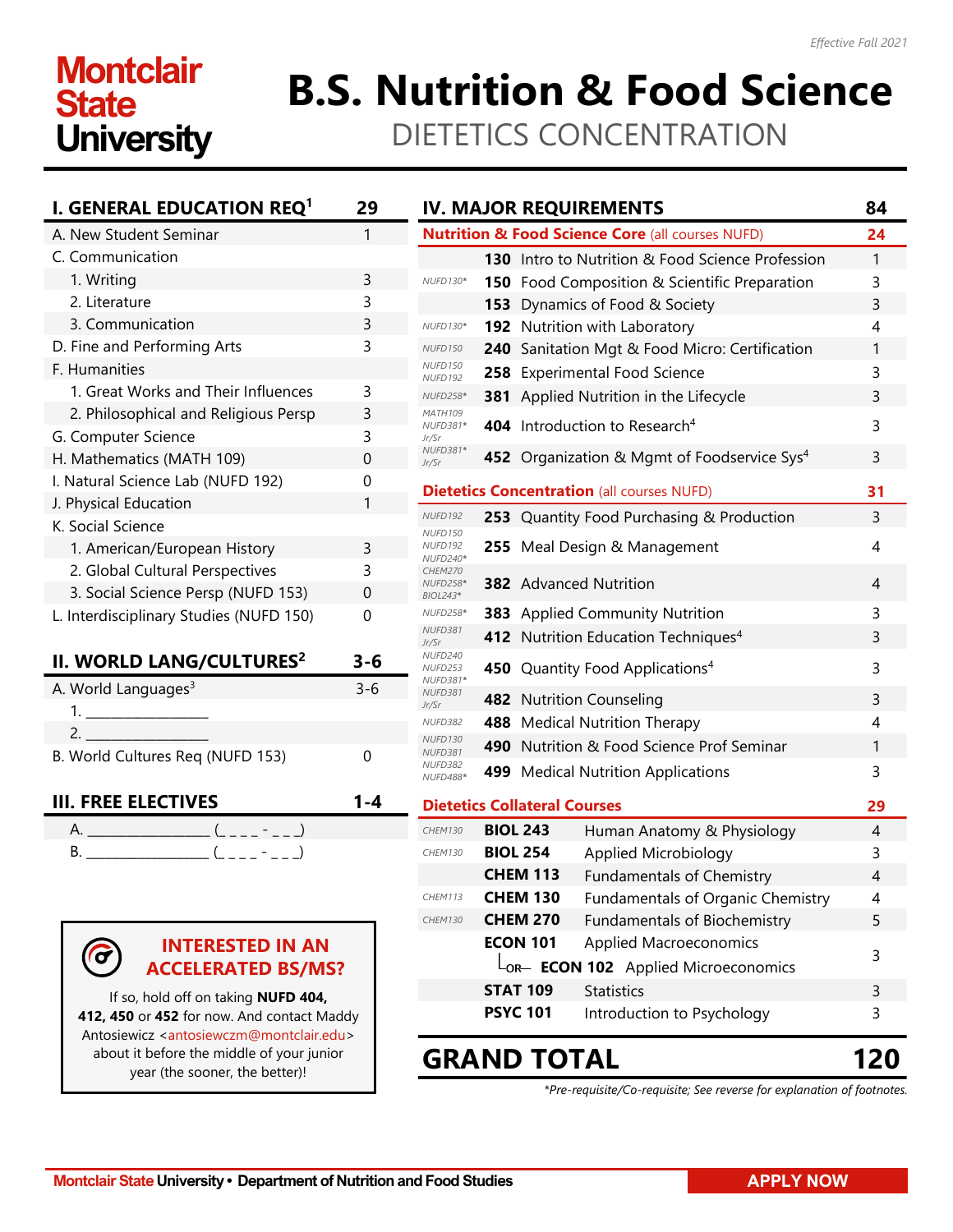# **INSTRUCTIONS FOR APPLYING TO THE COMBINED BSMS PROGRAM IN NUTRITION & FOOD SCIENCE (MSDPD track)**

Undergraduate students who are enrolled in the Dietetics concentration (i.e. BSDPD) and wish to be considered for admission into the combined BS and MS program must submit a formal application in the spring semester of their 3<sup>rd</sup> vear.

To apply, submit the following materials in one envelope to the Department Secretary during the application period of May 22-30\* (materials sent through the mail must be *received* by May 30):

- 1. Application form that will assess evidence of leadership and related experiences
- 2. Official Transcript indicating a minimum GPA of 3.4 in the major
- 3. Official Transcript indicating a minimum overall GPA of 3.4
- 4. Degree plan indicating completion of a minimum of 34-35 undergraduate credits
- 5. Two letters of recommendation from faculty in the major
- 6. Statement of purpose

Students admitted into the combined program are not expected to take the Graduate Record Examination (GRE). Decisions for admission to the combined program will be emailed to all applicants by July 1.

In addition to the above requirements, interested and potential students will also be required to appear for a personal interview with the department's Graduate Admissions Committee. Upon acceptance into the combined program, students will be assigned a faculty advisor who will specialize in advising students in the program. The advisor will meet with the admitted students periodically to review their progress towards completing the program's academic requirements. Students who do not meet the admission requirements will be directed by their advisors to complete the requirements for timely graduation from the BS program in Nutrition & Food Science—Dietetics (BSDPD).

For additional information about tuition and fees, university health center coverage and health insurance, follow the links below.

- [Program Completion Requirements](http://catalog.montclair.edu/programs/nutrition-food-science-ms/) in the University Catalog
- All requirements for the master's degree must be completed within maximum 6 years from the date of matriculation
- [Tuition and Fees](https://www.montclair.edu/red-hawk-central/tuition-fees/)
- [Health Center coverage and Health Insurance](https://www.montclair.edu/red-hawk-central/student-accounts/student-health-insurance/)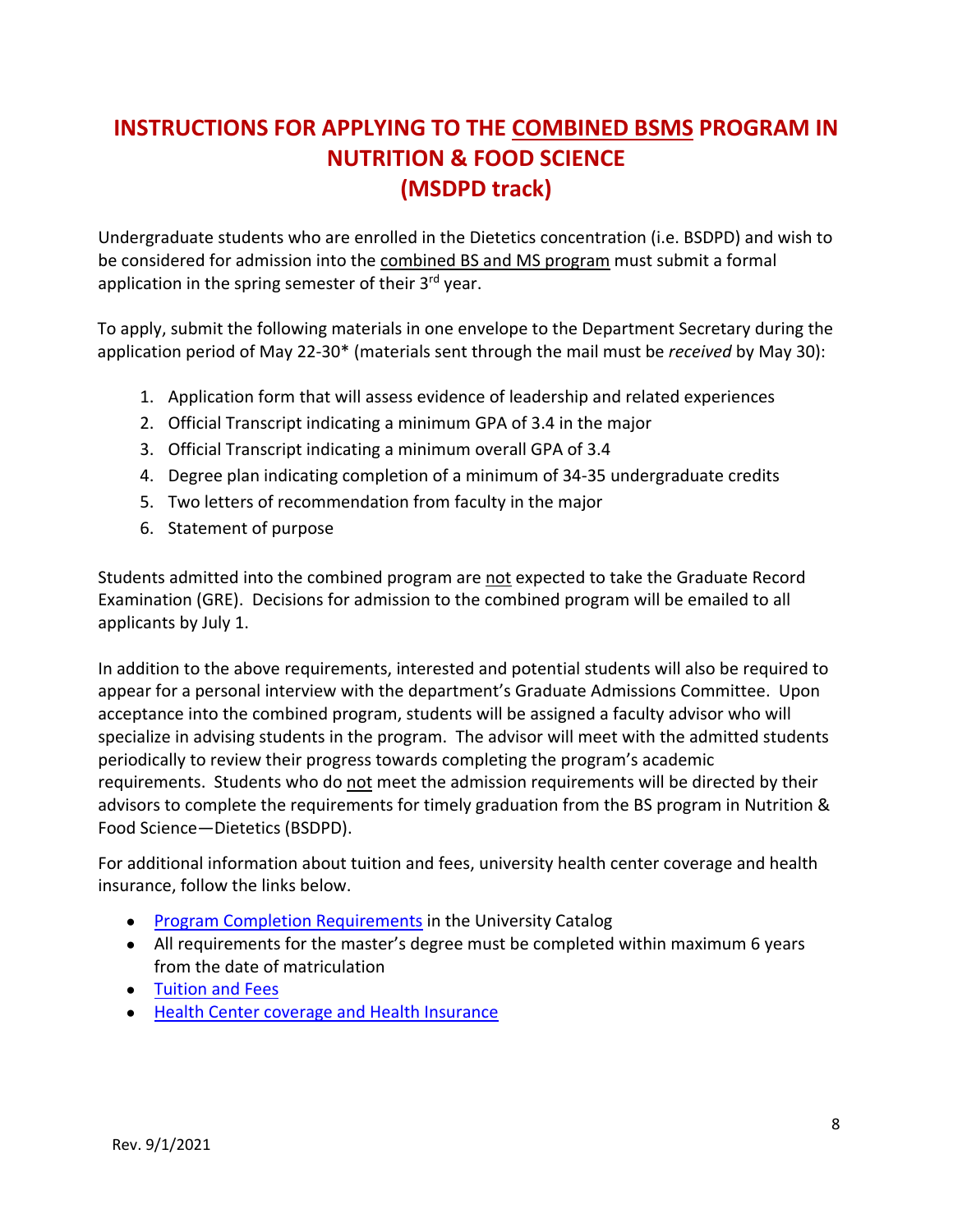# **Montclair State University**

# **B.S./M.S. Nutrition & Food Science** DIETETICS CONCENTRATION, M.S.

|                                  |                      |            | <b>SWING COURSES</b> (completed as part of undergraduate portion of program)                                            | 12       |
|----------------------------------|----------------------|------------|-------------------------------------------------------------------------------------------------------------------------|----------|
|                                  | <b>NUFD</b>          | 505        | Research in Nutrition and Food Science                                                                                  | 3        |
| <b>NUFD505</b>                   | <b>NUFD</b>          | 580        | <b>Current Applications in Nutrition</b>                                                                                | 3        |
| <b>NUFD580</b>                   | <b>NUFD</b>          | 587        | Practicum                                                                                                               | 3        |
|                                  | <b>NUFD</b>          | 588        | Organizational Behavior in Food Businesses                                                                              | 3        |
|                                  |                      |            | <b>I. CORE CURRICULUM</b> (complete the one listed course)                                                              | 3        |
| <b>NUFD505*</b>                  | <b>NUFD</b>          | 506        | Research and Evaluation in Nutrition and Food Science                                                                   | 3        |
|                                  |                      |            | II. ELECTIVES <sup>1</sup> (complete 15 credits, including all in bold; categorical listing for ease of reference only) | 15       |
|                                  | NUTRITION ELECTIVES  |            |                                                                                                                         |          |
|                                  | <b>NUFD</b>          | 501        | Principles of Nutrition                                                                                                 | 3        |
| NUFD501*                         | <b>NUFD</b>          | 560        | Advanced Nutrition Counseling for Diverse Population Groups                                                             | 3        |
|                                  | <b>NUFD</b>          | 568        | <b>Sports Nutrition</b>                                                                                                 | 3        |
| NUFD501*                         | <b>NUFD</b>          | 577        | Social Marketing in Nutrition                                                                                           | 3        |
| NUFD501*                         | <b>NUFD</b>          | 581        | <b>Nutrition Education</b> (fulfills undergraduate requirement)                                                         | 3        |
|                                  | <b>NUFD</b>          | 583        | Nutritional Aspects of Food Processing and Handling                                                                     | 3        |
|                                  | <b>NUFD</b>          | 590        | <b>Nutrition Policy</b>                                                                                                 | 3        |
|                                  | <b>NUFD</b>          | 668        | Nutrition Assessment (reserved for students in Dietetic Internship Program)                                             | 3        |
|                                  |                      |            | FOOD SCIENCE AND SYSTEMS ELECTIVES                                                                                      |          |
| NUFD595*                         | <b>NUFD</b>          | 536        | Sensory Evaluation                                                                                                      | 3        |
| <b>NUFD595</b>                   | <b>NUFD</b>          | 546        | Food Processing and Preservation                                                                                        | 3        |
|                                  | <b>NUFD</b>          | 550        | <b>Quantity Food Applications</b> (fulfills undergraduate requirement)                                                  | 3        |
| <b>NUFD595</b>                   | <b>NUFD</b>          | 556        | Research in Foods                                                                                                       | 3        |
|                                  | <b>NUFD</b>          | 565        | Urban Agriculture and Sustainable Food Systems                                                                          | 3        |
| NUFD595                          | <b>NUFD</b>          | 566        | Food Product Development                                                                                                | 3        |
|                                  | <b>NUFD</b>          | 573        | Food Regulations and Compliances                                                                                        | 3        |
|                                  | <b>NUFD</b>          | 576        | Food Ethics, Sustainability and Alternatives                                                                            | 3        |
|                                  | <b>NUFD</b>          | 592        | Food Systems and Agribusiness Issues                                                                                    | 3        |
|                                  | <b>NUFD</b>          | 595        | Principles of Food Science                                                                                              | 3        |
|                                  |                      |            | <b>III. CULMINATING EXPERIENCE</b> (choose one of the two options)                                                      | 3 or 4   |
| <b>THESIS OPTION</b>             |                      |            |                                                                                                                         |          |
| Department<br>Approval           | <b>NUFD</b>          | 698        | Master's Thesis                                                                                                         | 4        |
|                                  | NON-THESIS OPTION    |            |                                                                                                                         |          |
| <b>NUFD505</b><br><b>NUFD506</b> | <b>NUFD</b>          | 509        | Research Seminar                                                                                                        | 3        |
| 24 Credits                       | <b>GRAD</b>          | <b>CMP</b> | Comprehensive Examination                                                                                               | 0        |
|                                  | <b>TOTAL CREDITS</b> |            |                                                                                                                         | 33 or 34 |

*\*Pre-requisite/Co-requisite 1 Interdisciplinary and non-departmental electives may be completed with department approval (see advisor for details)*

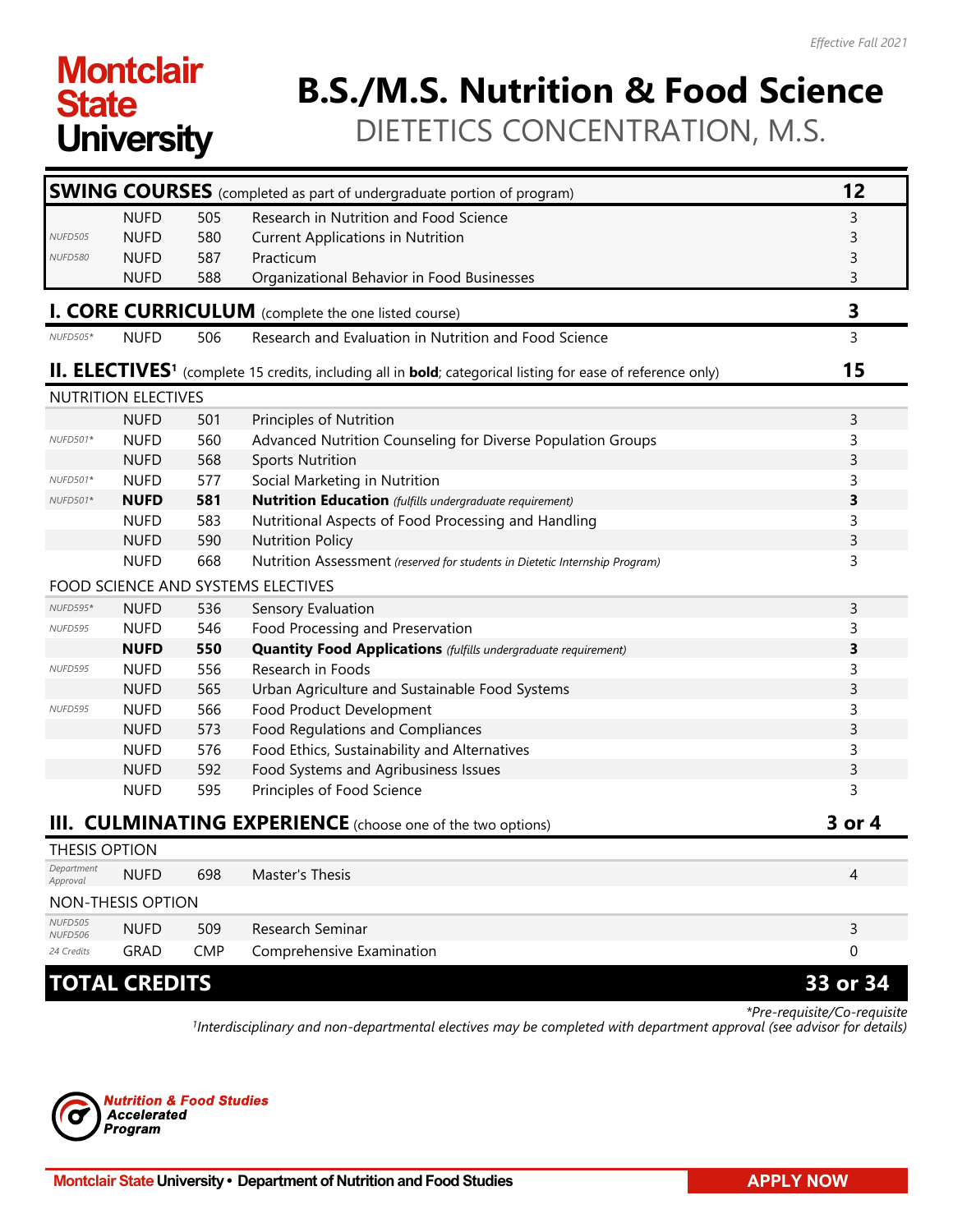# **STUDENT PERFORMANCE MONITORING**

#### **BSDPD**

Students in BSDPD are assigned to faculty advisors upon admission to the program. These faculty members meet with students at least once a semester, prior to the registration period. During advisement, academic honesty, professional and ethical behaviors are discussed as needed. This allows for the effective evaluation of student progress and identification of students at risk of not meeting academic requirements. Students can access their files regarding academic progress and course requirement via [NEST](https://auth.montclair.edu/authenticationendpoint/login.do?commonAuthCallerPath=%252Fcas%252Flogin&forceAuth=false&passiveAuth=false&tenantDomain=carbon.super&sessionDataKey=d1433003-396c-42ca-8685-853c506ca087&relyingParty=LuminisPlatformUserPortal&type=cassso&sp=LuminisPlatformUserPortal&isSaaSApp=false&authenticators=BasicAuthenticator:LOCAL) and [CANVAS.](https://montclair.instructure.com/login/ldap) It is the responsibility of the student to review their degree audit regularly through NEST.

#### **MSDPD**

All students in MSDPD are assigned to an advisor to ensure their success in the program. The advisor will meet with the admitted students periodically to review their progress toward completing the program's academic requirements.

- 1. In the event that a student is accepted into the program, but fails a graduate swing course, he or she will be informed that they will be dismissed from the combined program. He or she will then be directed to complete any or all of the four 400-level undergraduate courses they failed in order to fully meet undergraduate requirements and obtain their BS degree.
- 2. In the event that a student is accepted into the program, obtains a passing grade in the graduate swing courses, but fails to maintain GPA standards for continuing in the combined program, he or she will be informed that they will be dismissed from the combined program and will graduate with a BS. He or she will then be directed to complete any missing undergraduate courses in order to fully meet undergraduate requirements and obtain their BS degree.
- 3. In the event that a student is accepted into the program and completes the graduate swing courses, but fails to maintain standards for graduate standing (as outlined in the Graduate Policy Manual, and explained in the Academic Policies, Procedures, and Guidelines posted on the university's Graduate School website), he or she will be directed to complete the four 400-level undergraduate courses in order to fully meet undergraduate requirements, and for timely graduation.
- 4. In the event that a student is accepted into the program and completes the graduate swing courses, but chooses or decides not to continue into the MS portion of the combined program, he or she will be directed to complete any missing 400-level undergraduate courses in order to fully meet the undergraduate requirements, and for timely graduation.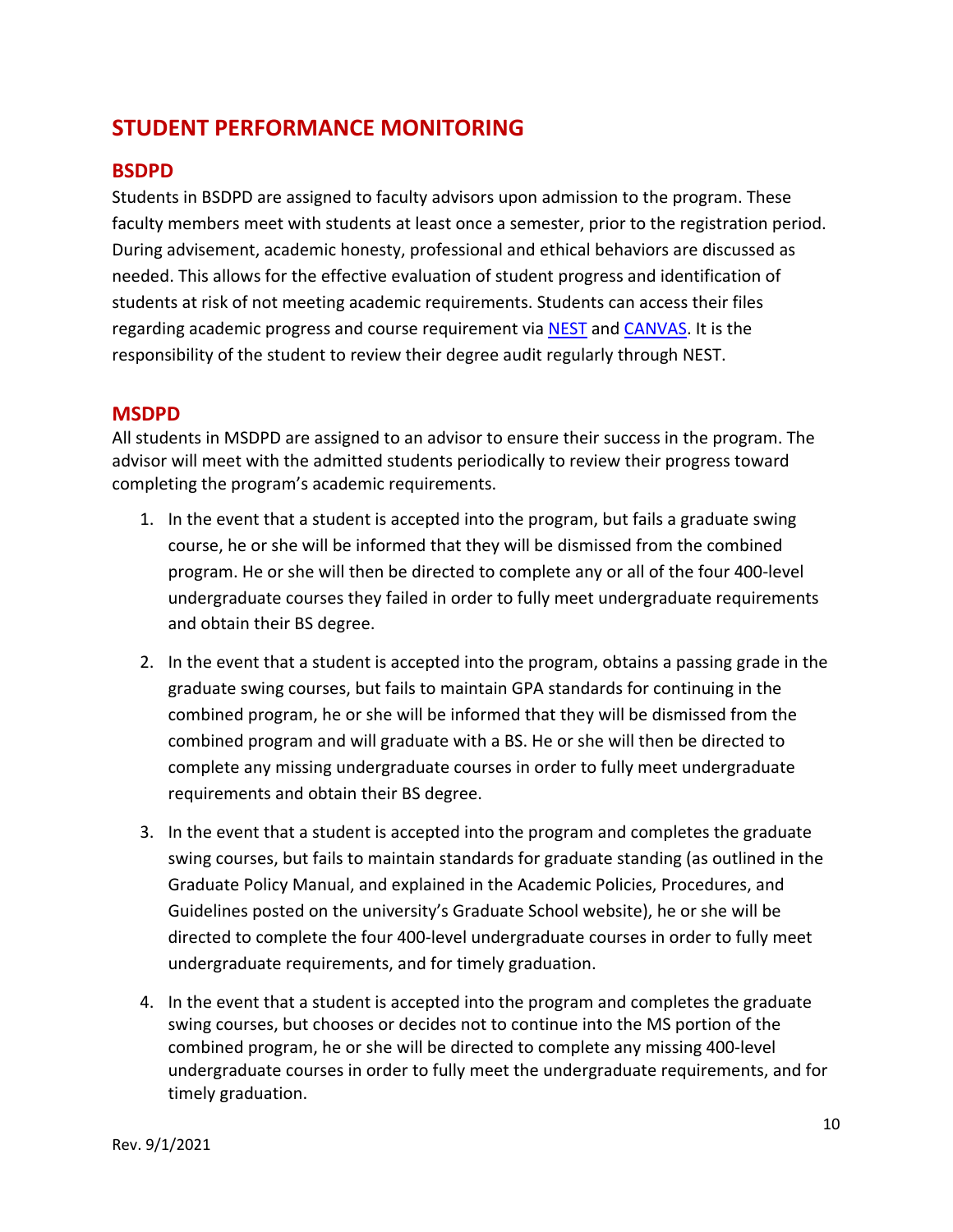### **STUDENT RETENTION AND REMEDIATION**

The DPD Director and other Dietetics faculty in the Department of Nutrition and Food Studies will serve as advisors, guiding interested and qualified dietetics students through the admissions process and track their progress once accepted into Dietetics (BSDPD) and the combined program (MSDPD). Assigned faculty advisors counsel BSDPD students who are not achieving the minimum program requirements of C or better in DPD courses. Faculty advisors may suggest repeating courses to improve their grade. Students who fail to achieve satisfactory grades (C or better) after course repetition are counseled into one of the other non-dietetic degree concentrations such as food science, food systems or applied nutrition and wellness.

MSDPD students who fail to maintain a 3.4 GPA are dismissed from the combined program and will graduate with BSDPD. These students are directed to complete any missing undergraduate courses in order to fully meet undergraduate requirements and obtain their BSDPD. In addition, students with minimal chances of success in the program will be counseled into career paths that are appropriate to their ability.

Specifically, the advisor's roles and responsibilities will include:

- 1. helping potential and interested students to understand the Dietetics (BSDPD) and combined program's (MSDPD) curriculum and its purpose,
- 2. guiding potential and interested Dietetics students through the DPD requirements,
- 3. guiding potential and interested Dietetics students through Dietetics and the combined program's admission requirements and procedures,
- 4. helping potential and interested Dietetics students with poor grades, especially in the benchmark courses, and refer them to remedial coursework or other support when needed,
- 5. helping accepted Dietetics students achieve their academic goals, and last but not the least,
- 6. helping accepted Dietetics students with timely completion of their graduation requirements.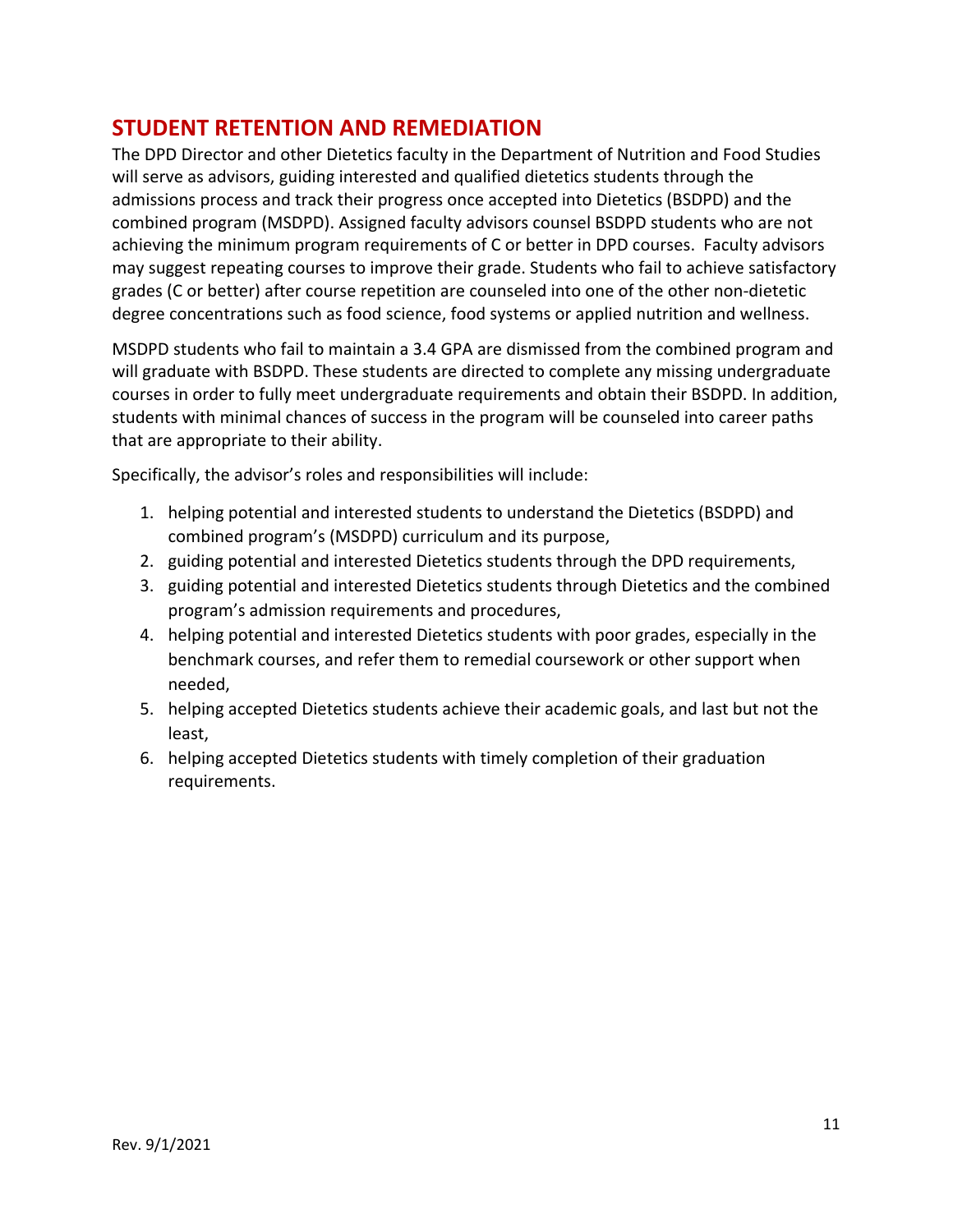# **POLICIES AND PROCEDURES**

#### **Academic Honesty and Integrity**

If you have any questions regarding Montclair State University's policy on academic integrity, please contact the Director of Student Conduct at [collinsje@mail.montclair.edu](mailto:collinsje@mail.montclair.edu) or visit the [Student Conduct, Academic Honesty and Integrity](https://www.montclair.edu/policies/all-policies/academic-honesty-and-integrity/) webpage. Here you can explore and learn more about:

- Academic standards
- How to prevent plagiarism
- Student Reflections on Moral Conflicts in College
- Related on-line resources

#### **Program Grievance Policy**

Most student complaints can be resolved on an informal basis by communication between the student and faculty members. Students who believe they are subject to unfair policies or practices should first discuss their concerns with the instructor directly. If students have complaints directly related to the Didactic Program in Dietetics (DPD) Program at Montclair State University, a written letter documenting a description of the issues can be submitted to the DPD Director. If the issue is not resolved within the program and the department, the next step is to follow the University [Student Concerns and Grievances Policy.](https://www.montclair.edu/cehs/students/student-concerns-and-grievances/) A record of students' complaints and their resolutions are maintained for a period of seven years by the DPD Director. Submission of complaints directly to the Accreditation Council for Education in Nutrition and Dietetics (ACEND) is available *only after all other options* with the program and university have been exhausted. For further details regarding complaints to ACEND, you can visit the ACEND [website.](https://www.eatrightpro.org/acend/public-notices-and-announcements/filing-a-complaint-with-acend)

#### **Procedures for Verification Statement**

Students who are graduating under Nutrition and Food Science — Dietetics and postbaccalaureate students who have successfully completed DPD courses should apply for a Verification Statement. To obtain an ACEND Verification Statement, a grade of "C" or better must be attained in all DPD coursework.

- 1. Obtain an [application form](https://www.montclair.edu/nutrition-and-food-studies/wp-content/uploads/sites/81/2018/11/Verification-Statement-Application.pdf) for ACEND Verification Statement from the Dietetics Coordinator, Rebecca Miller [\(millerre@montclair.edu\)](mailto:millerre@montclair.edu)
- 2. During the last semester on campus (after the official graduation date), arrange with the Office of the Registrar to have a final transcript **WHICH STATES THE DATE THE DEGREE WAS EARNED** sent to the Dietetics Coordinator, Rebecca Miller. Original transcripts from all colleges or universities attended must be submitted to Rebecca Miller for final review and preparation of the Verification Statement.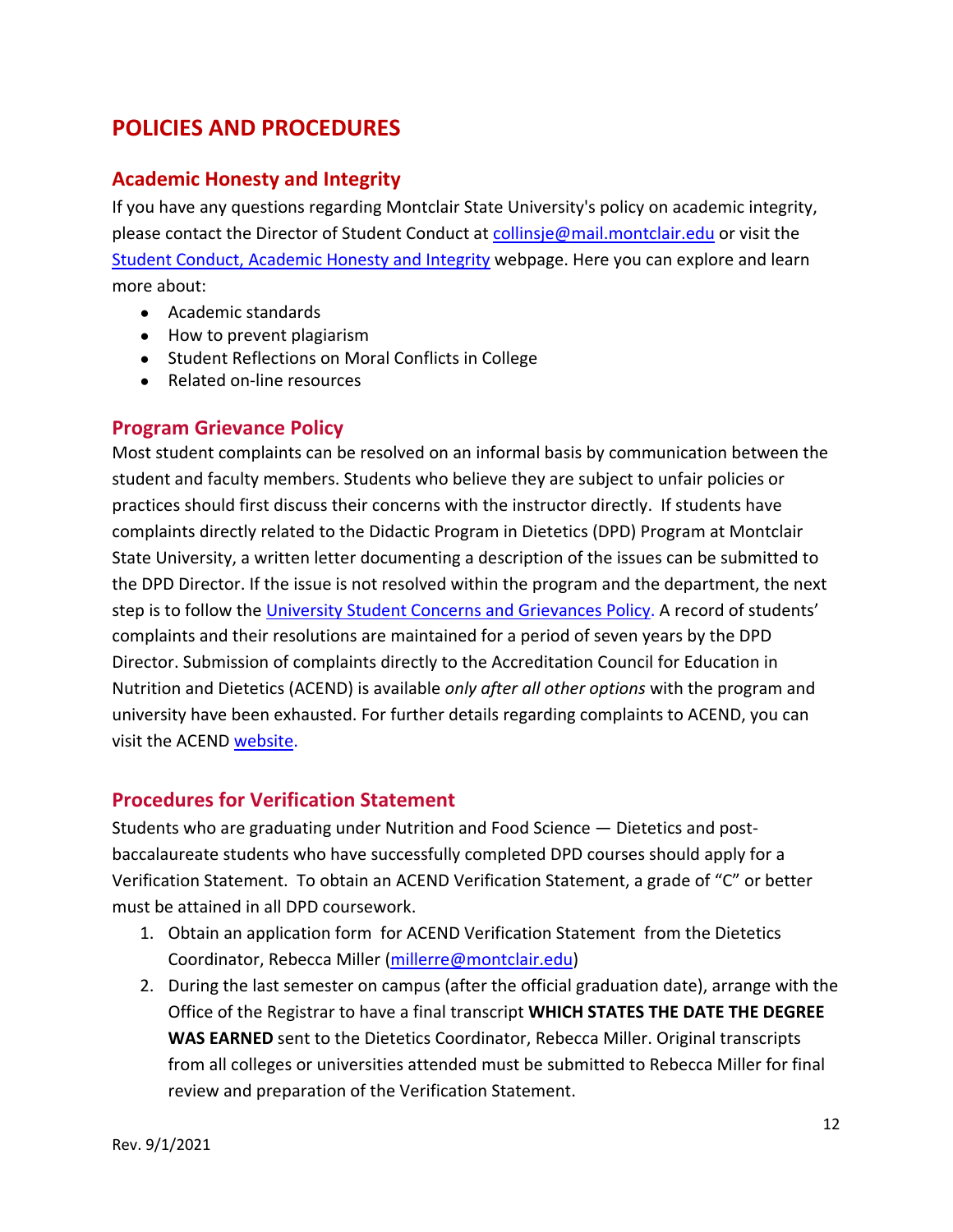- 3. Submit the following to Rebecca Miller:
	- 1. A completed application for the ACEND Verification Statement
	- 2. Original transcripts from ALL colleges and universities attended

**Note:** If you submitted previous college transcripts with your Declaration of Intent application, you only need to submit the Montclair State University final transcript with your degree indicated, and all grades.

The application for verification statement and required materials will be evaluated. If student meet the eligibility, the verification statement will be issued. The faculty and program advisors provide regular advisement and follow program retention and remediation procedure to ensure all students completing program requirements receive verification statements. The initial verification statement will be signed by the DPD director with authenticated digital signature and sent to students via email. Any additional verification statement will require a fee of \$50 payable to Montclair State University

### **Procedures for Declaration of Intent**

Students who still have DPD courses in progress and plan to apply for a Dietetic Internship should complete the Declaration of Intent. Obtain the Declaration of Intent form from Rebecca Miller. On the form, indicate all courses left to be completed during the following semester, date of anticipated completion of courses, signature in blue ink to denote original copy.

Please note that students requesting an evaluation of their "Declaration of Intent" on DICAS (Dietetic Internship Centralized Application System) need to submit the following to the Dietetics Coordinator, Rebecca Miller:

- 1. **OFFICIAL** transcripts from all colleges you attended other than Montclair State
- 2. **UNOFFICIAL** transcripts from Montclair State
- 3. Submit a completed hard copy of the Declaration of Intent
- 4. A \$30 fee is required to complete this review process. Cash or checks made payable to Montclair State University are acceptable.
- 5. Submit all materials in a sealed envelope to the department mailbox of Rebecca Miller, Univ Hall, Room 2154.

Note: Hard copy Declaration of Intent is separate from your application on DICAS. This hard copy is needed so that we can verify your Declaration of Intent on DICAS.

#### *On DICAS under DPD contact information write*

**Dr. Yeon Bai:** [baiy@montclair.edu](mailto:baiy@montclair.edu)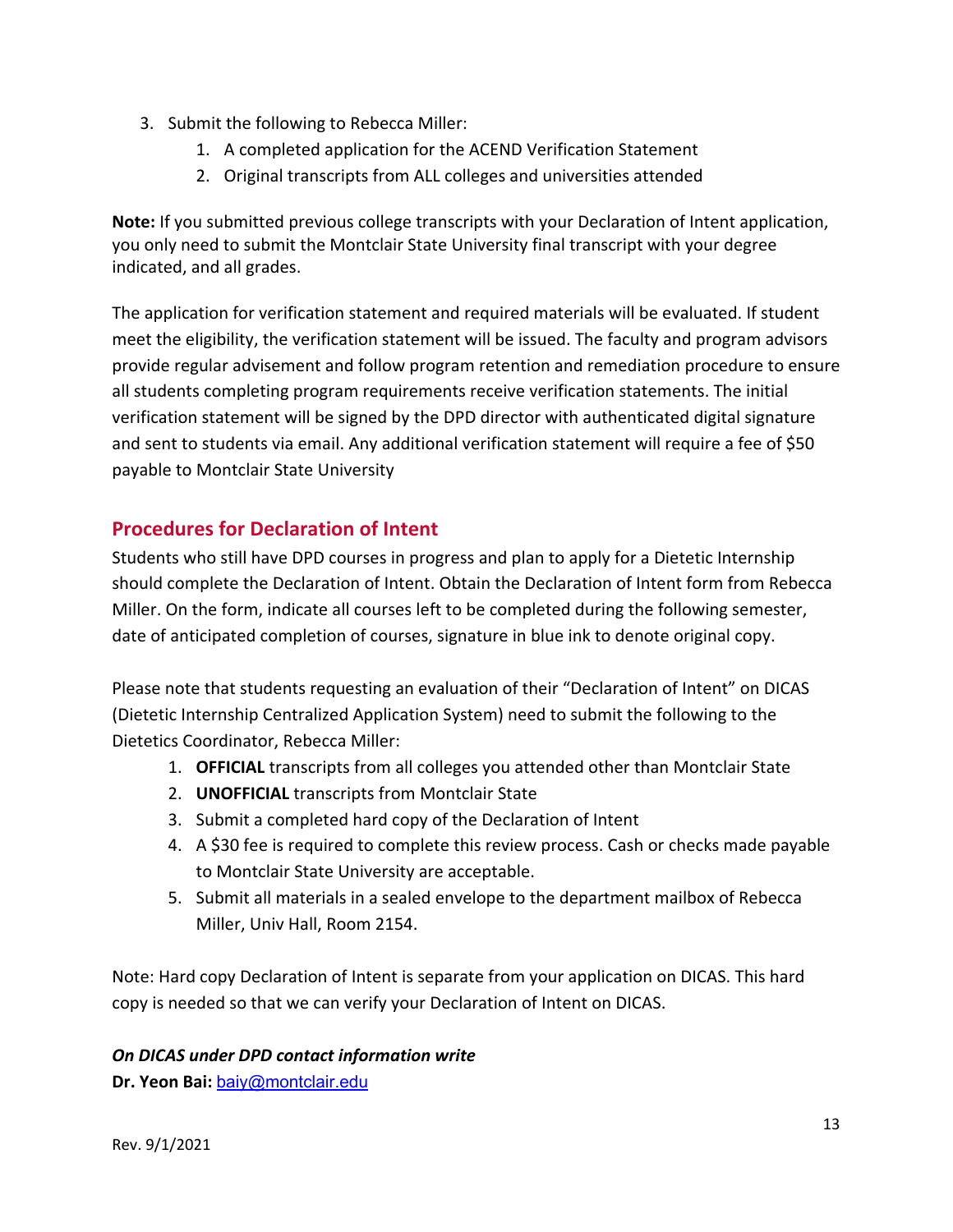#### **Insurance Requirements**

#### **Health Insurance**

**Policy:** The University requires all full-time students to have health insurance coverage. The Dietetics program follows the University policy regardin[g health insurance](https://www.montclair.edu/red-hawk-central/student-accounts/student-health-insurance/) 

[requirements.](https://www.montclair.edu/red-hawk-central/student-accounts/student-health-insurance/) The student's individual health insurance is responsible for covering costs incurred due to illness or injury while in a facility on- or off-campus for experiential learning, or in transit.

**Procedure:** This only applies to all students in NUFD 450 Quantity Food Applications or 550 Advanced Quantity Food Applications

- 1. Proof of health insurance must be on file with the instructor at the beginning of the semester
- 2. Proof of health insurance: A copy of each student's insurance card with the name of the insurance carrier and the policy number.
- 3. Insurance is available through parental policies, employment policies, or may be purchased through the university. Applications for the University health insurance are available at the Dean of Students office

#### **Professional Liability Insurance**

 **Policy:** We do not require Professional Liability Insurance

#### **Injury or Illness while in a facility for Experiential Learning**

 **Policy:** Injury or illness while in a facility for experiential learning should be covered by the student's individual health insurance

#### **Experiential Learning Requirement**

**Policy:** The requirement of students completing the experiential learning for the course is not to be used to replace employees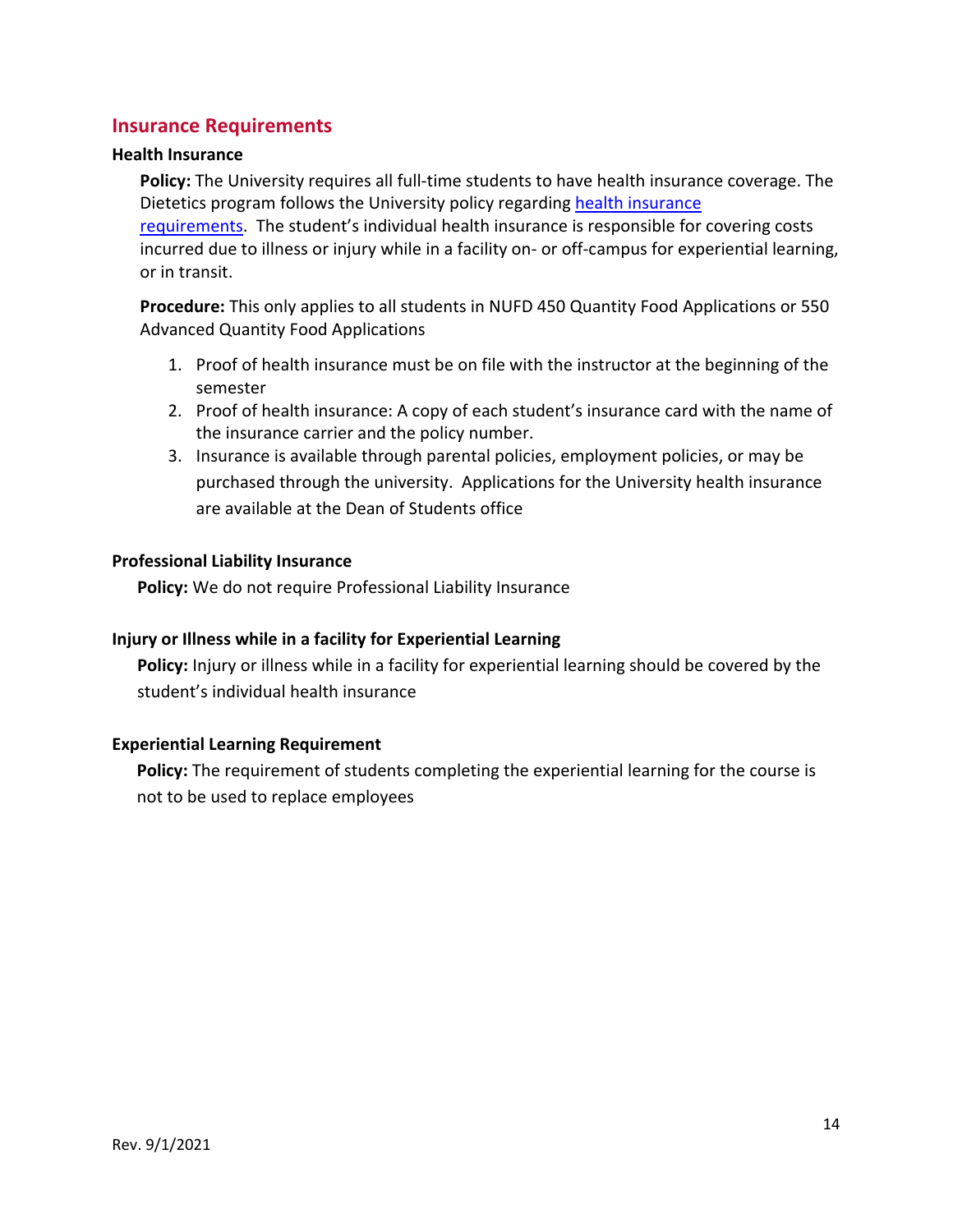#### **Assessment of Student Learning**

Student learning is formally assessed at the conclusion of any given course in each semester, with a final grade. At the conclusion of the program completion for graduation, the Dietetics Coordinator formally audits every student's academic performance in all DPD courses to ensure all grades are C or better to issue Verification Statements.

#### **Assessment of Students' Prior Learning**

The program grants students' prior learning through course credit adjustment or challenge exams.

#### Credit Adjustment

For students in the 2nd bachelor program, who hold a bachelor's degree, or who are transferred from another college, faculty or department advisors can give credits for their prior learning. *Procedures:* For the courses that are considered equivalent by cross checking the content of the course using syllabus and course description, the faculty and department advisors can give credits for students' prior learning.

#### Challenge Exams

Students who hold at least a bachelor's degree may be eligible to take the challenge exams. A maximum of three challenge exams are available for upper-level food and nutrition coursework including:

NUFD 382 (Advanced Nutrition) NUFD 488 (Medical Nutrition Therapy) NUFD 258 (Experimental Food Science) NUFD 412 (Nutrition Education Techniques) NUFD 452 (Organization and Management of Food Service Systems)

Students who have taken these courses elsewhere may be eligible to take the exams after:

1) the Dietetics Coordinator has indicated that a student may be eligible

2) the faculty member in charge of the course has interviewed the student and verified that the student is eligible

3) the student has paid a \$200 fee payable to Montclair State University.

**\*\*In order to be eligible to take the exam, students must have taken a comparable course with three years from a U.S., ACEND Accredited Institution. Students may be requested to supply**